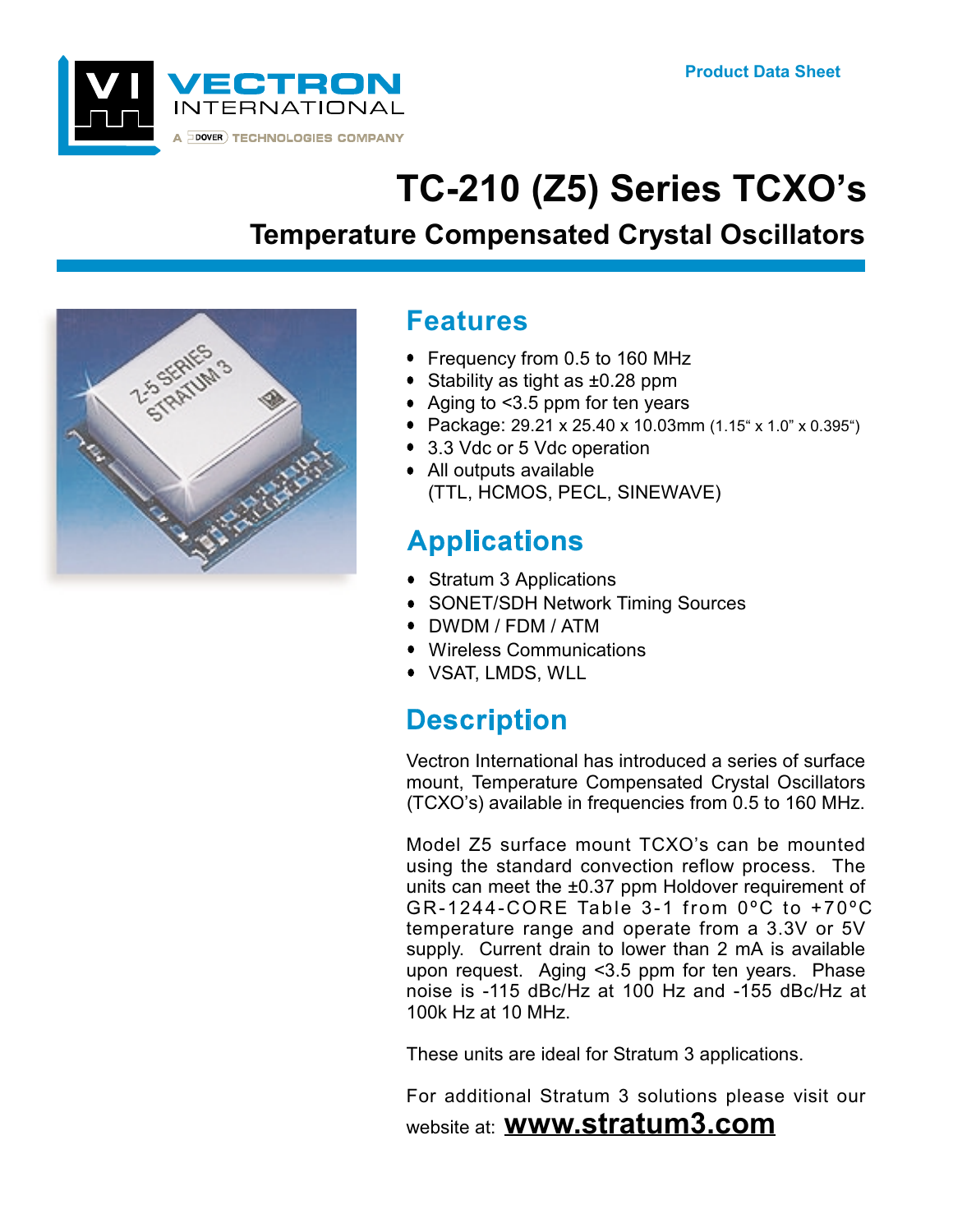## **Z5 Series Stratum 3 TCXO's**

#### **Performance Characteristics**

| <b>Parameter</b>                                                                                                          | <b>Characteristics</b>                                                                                                                                                                                                                                                                                                                                                                                                                                                                                                                                                                                                   |  |  |
|---------------------------------------------------------------------------------------------------------------------------|--------------------------------------------------------------------------------------------------------------------------------------------------------------------------------------------------------------------------------------------------------------------------------------------------------------------------------------------------------------------------------------------------------------------------------------------------------------------------------------------------------------------------------------------------------------------------------------------------------------------------|--|--|
| <b>Standard Frequencies:</b>                                                                                              | 10.00, 12.80, 16.384, 19.44, 20.00, 38.88, 40.00, 77.76, 155.52 MHz,<br>Available from 0.5 MHz to 160 MHz                                                                                                                                                                                                                                                                                                                                                                                                                                                                                                                |  |  |
| Package:                                                                                                                  | 210 = 29.21 x 25.40 x 10.03 mm (1.15" x 1.00" x 0.395")<br>(See page 3)                                                                                                                                                                                                                                                                                                                                                                                                                                                                                                                                                  |  |  |
| <b>Supply Voltage (Vdd):</b><br>(Other options are available upon request)                                                | $C = 5$ Vdc $\pm 5\%$<br>$D = 3.3$ Vdc $\pm 5\%$                                                                                                                                                                                                                                                                                                                                                                                                                                                                                                                                                                         |  |  |
| <b>Current Draw:</b>                                                                                                      | Current draw will vary greatly depending on frequency and output type.<br>For this series TCXO typical current draw will be about 15 mA and<br>depending on output type may be less than 2 mA. Please consult the<br>factory about your exact current requirements.                                                                                                                                                                                                                                                                                                                                                      |  |  |
| <b>Output Options:</b>                                                                                                    | $A =$ HCMOS / ACMOS<br>0.5 to 160 MHz<br>$B = 10$ TTL<br>0.5 to 160 MHz<br>$F =$ Complementary PECL<br>35 to 160 MHz<br>$G = 0$ dBm / 50 ohm<br>5.0 to 100 MHz                                                                                                                                                                                                                                                                                                                                                                                                                                                           |  |  |
| <b>Standard Stability Options:</b><br>Note: Other stability options are available.<br>Contact the factory for assistance. | <b>B-307</b> = $\pm 3.0 \times 10^{-7}$<br>$0^{\circ}$ C to +50 $^{\circ}$ C<br>over<br>$*B-ST3 = Stratum 3$<br>0°C to +50°C<br>over<br>$\star$ C-ST3 = Stratum 3<br>$0^{\circ}$ C to +70 $^{\circ}$ C<br>over<br>$C-507 = \pm 5.0 \times 10^{-7}$<br>0°C to +70°C<br>over<br>$F-106 = \pm 1.0 \times 10^{-6}$<br>-40 $^{\circ}$ C to +85 $^{\circ}$ C<br>over<br>* STRATUM 3 per GR-1244-CORE Table 3-1<br>$\leq$ ±4.6 x 10 <sup>-6</sup> for all causes & 10 years<br><b>Total Stability:</b><br>$\leq$ ±3.7 x 10 <sup>-7</sup> for all causes and 24 Hours<br>Vs Holdover:<br>(Available in Temperature Ranges B & C) |  |  |
| <b>Stability vs Supply:</b>                                                                                               | <±0.1 ppm for a ±5% change in Supply Voltage                                                                                                                                                                                                                                                                                                                                                                                                                                                                                                                                                                             |  |  |
| Aging (typical):                                                                                                          | <3.5 ppm for ten years $@$ +70 °C                                                                                                                                                                                                                                                                                                                                                                                                                                                                                                                                                                                        |  |  |
| <b>Electrical Frequency</b><br>Adjust:                                                                                    | ±5 ppm minimum<br>via external voltage, 0 to Vdd                                                                                                                                                                                                                                                                                                                                                                                                                                                                                                                                                                         |  |  |
| <b>Phase Noise (Typical):</b><br>10 MHz                                                                                   | <b>Offset</b><br><b>Phase Noise</b><br>$-115$ dBc/Hz<br>100 Hz<br>For HCMOS / ACMOS / TTL & PECL<br>outputs with frequencies above 35 MHz<br>1k Hz<br>$-145$ dBc/Hz<br>a low phase noise PLL multiplier may be<br>10k Hz<br>$-150$ dBc/Hz<br>used. Please inform that factory of your<br>100k Hz<br>$-155$ dBc/Hz<br>phase noise requirements.                                                                                                                                                                                                                                                                           |  |  |
| $\mathbf{2}$                                                                                                              | Vectron International 267 Lowell Road, Hudson, NH 03051                                                                                                                                                                                                                                                                                                                                                                                                                                                                                                                                                                  |  |  |

Vectron International 267 Lowell Road, Hudson, NH 03051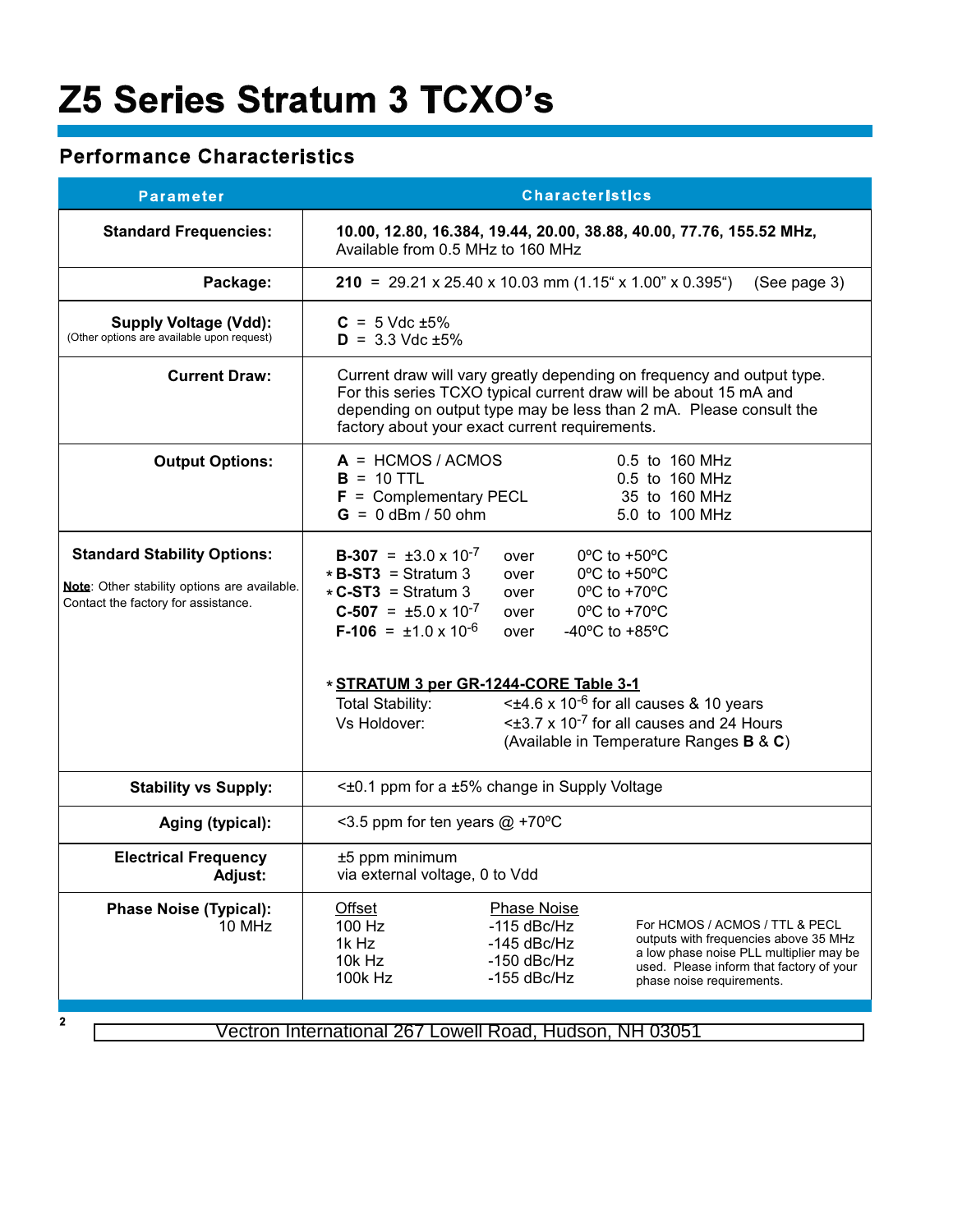#### 210 Package Outline Drawing:



#### **Recommended Land Pattern**

**Land Pattern** for 210 Package

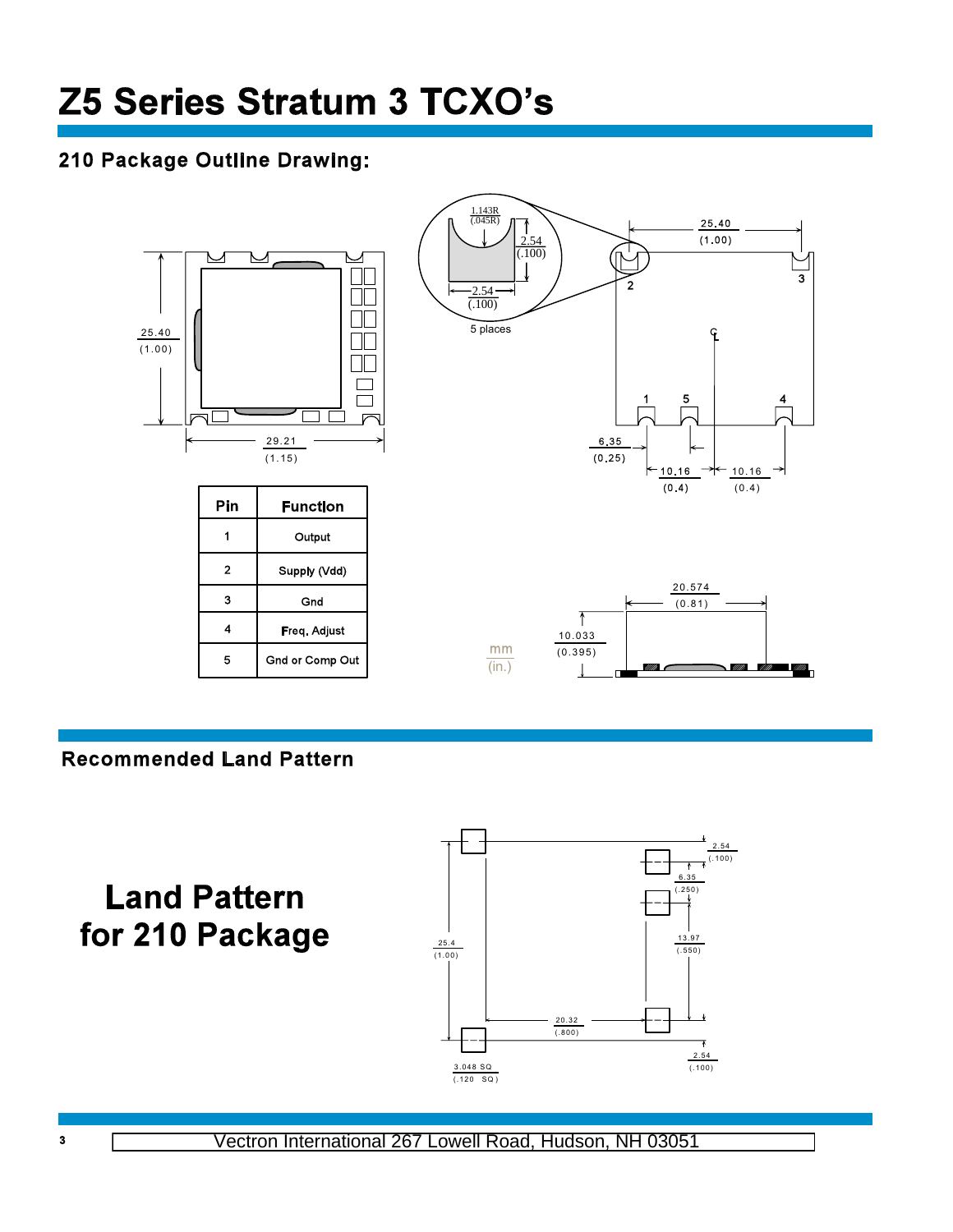## **Z5 Series Stratum 3 TCXO's**

#### **Recommended Reflow Profile**



Note: TCXO's are precision subsystems with tolerances measured to ±0.01 ppm. Non-Hermetically sealed TCXO's should not be subjected to a wash process that will immerse the TCXO in solvents. NO CLEAN is the recommended procedure. The Z5 series of TCXO's has been designed for pick and place reflow soldering. The suggested reflow profile is shown above. The TCXO may be reflowed once, and should not be reflowed in the inverted position. Typical frequency shift as a result of reflow is <1.0 ppm per reflow.

**Output Levels** 

| <b>Output Option</b> | A                    | в             | F                     |
|----------------------|----------------------|---------------|-----------------------|
| Output               | <b>HCMOS / ACMOS</b> | <b>10 TTL</b> | Comp. PECL            |
| Voh min.             | 0.8(Vdd)             | $+2.4$ Vdc.   | Vdd - 1.04 Vdc        |
| Vol max.             | $+0.5$ Vdc           | $+0.5$ Vdc    | Vdd - 1.60 Vdc.       |
| Load (typical)       | 100k ohm // 10 pF    | <b>10 TTL</b> | 50 ohms into Vdd - 2V |
| Symmetry             | 50% ±10%             | 50% ±10%      | 50% ±10%              |
| Rise / Fall Time     | $5$ ns max.          | 10 $ns$ max.  | 3 ns max.             |

| <b>Output Option</b>  | G               |  |
|-----------------------|-----------------|--|
| Output                | Sinewave        |  |
| Level                 | 0 dBm to +6 dBm |  |
| Load                  | 50 ohm          |  |
| Harmonics / Subs      | $-20$ dBc max.  |  |
| <b>Other Spurious</b> | -60 dBc max.    |  |